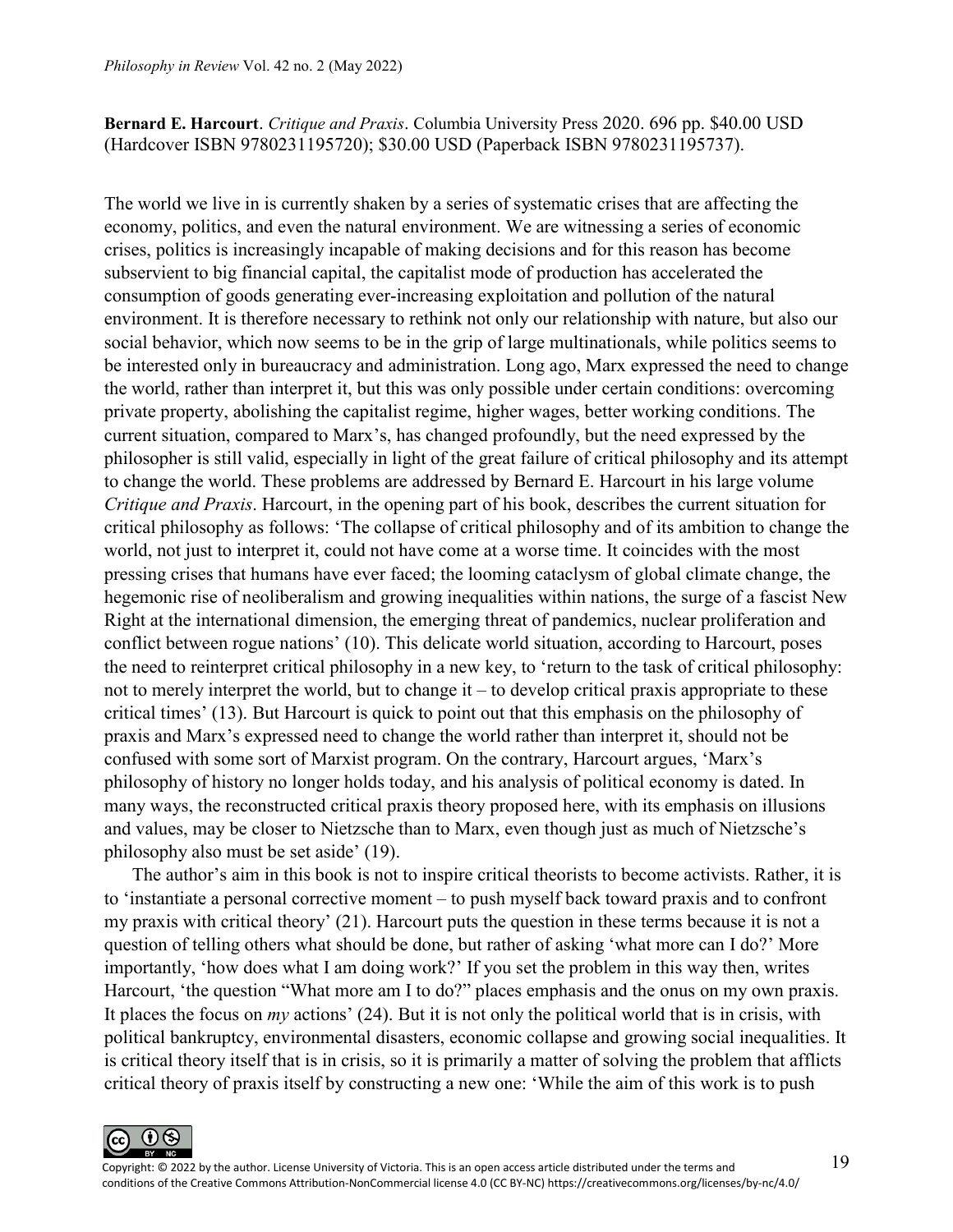critical theory back toward praxis, the starting point must be to propose a resolution of the internecine battles and struggles for influence that currently plague critical philosophy' (43).

The author deals with this specific problem in the first chapter of his volume, entitled 'The Original Foundations.' He begins his analysis by considering Max Horkheimer and the Marxian normative foundations. Horkheimer's analyzes follow a dual path; on the one hand the constructivist aspect, on the other the purely scientific one. Horkheimer completes his analysis by directing his critique in an epistemological register, i.e. towards a critique of ideology. This is followed by analyzes of the conceptions of Walter Benjamin and Theodor Adorno. Harcourt concludes this first chapter by outlining two versions of the critical theory of the Frankfurt School:

'The first variation is critical theory as *critique of Marxism*. Drawing on the elements of reflexivity and constructivism and highlighting Adorno's writings in particular, this version unwinds dialectical materialism, liberates itself from the historical determinism of political economy. […] The second version is critical theory as *corrective to Marxism*. Drawing on the more scientistic elements of the first generation, this version recuperates dialectical logic to rehabilitate Marx, or at least rejuvenate a more foundational leftism – one that is true and normatively correct. The ambition here is to preserve the normative correctness of the Hegelian dialectic by means of concepts such as rationality, acceptability, and learning processes' (70-1).

In the second chapter, Harcourt analyzes what can be considered as alternative authors to the leading representatives of the Frankfurt School: Gilles Deleuze and Michel Foucault. Deleuze 'locates in Nietzsche's writings a pure form of critique, the very essence of critical philosophy, its core: namely, questioning the value of truth' (79). Foucault, whom Harcourt addresses more extensively in chapter three, brings back the question of critical philosophy to the time of Socrates. For these reasons, Harcourt states, 'rather than identify the criteria to determine the truth, Foucault's project was to write a history of truth production, of truth-telling, of truth-making' (107). The critical remarks of chapter four are also interesting, confronting the theoretical positions held by Hannah Arendt, Habermas, Rawls, and others. Habermas, Harcourt argues, abandons the mainstream Marxist perspective to turn his gaze to authors such as Kant and Hegel. The result was the arrival of a sort of philosophical liberalism that ended up without a critical praxis, especially with the notion of an idealized public sphere, which seems to belong not so much to a critical perspective in the Marxian sense, but rather a liberal and Kantian one.

Beginning with chapter seven, Harcourt analyzes the problem of illusions as conceived within a radical critical philosophy. After considering Freud's reflections and the illusions of the free market present in the United States, which Harcourt traces back to the physiocrats, the author proposes an anti-foundationalist conception: 'This is a world in which we never get to the original meaning or first source. We never get truth in politics. Instead, we unveil, and act, and continue to unveil more. But we do not get to solid ground' (213). For these reasons, Harcourt is convinced on the basis of this anti-foundationalist perspective - that a reconstructed critical theory can operate in any context and must be guided by certain fundamental ethical principles: 'a reconstructed critical theory must be guided by the values that critical philosophy has placed front and center: equality, solidarity, social justice, and autonomy' (230). But the main point is that a reconstructed critical theory does not have to keep the theoretical aspects separate from the practical ones. It must